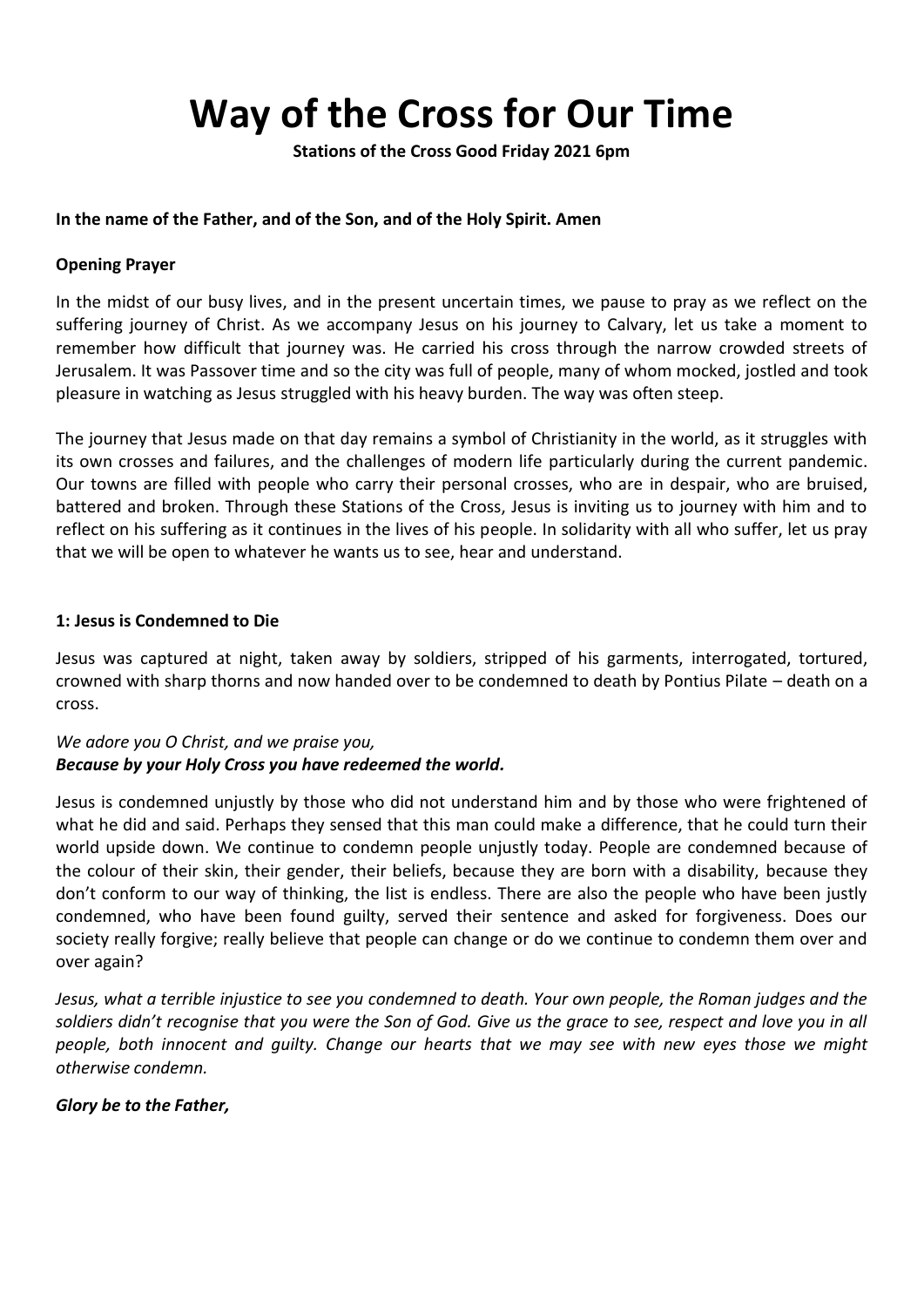### **2: Jesus Takes Up His Cross**

Jesus was led away carrying the cross by himself. A cross is not just a piece of wood, it is everything that makes life difficult. Jesus carried the crosses of his life without complaint, as a poor person and as an itinerant prophet. In the calm and courageous way, he put up with the threats of the Pharisees and the lack of understanding of his own disciples. In the way that he carried all the burdens of his life but, in particular, the way in which he carries this awful, final burden, he transforms the cross from a symbol of condemnation into one of liberation.

*We adore you O Christ, and we praise you,* 

## *Because by your Holy Cross you have redeemed the world*

There are burdens that we all carry, some are very obvious and others we take great care to hide. There are the burdens of illness, pain and disability, of old age, dependence, and caring for someone who no longer knows who we are. There are the burdens of constant fear, of loneliness and of isolation. The invitation of Jesus on the cross is to hand over these burdens to him.

*May we see your presence Lord in all the burdens we carry today. Help us to share our burdens more freely, not to be afraid to acknowledge our fears and our pain. May we be more aware of the crosses that others bear and make time to alleviate their burden. May your face shine on each one of us through the crosses we bear.*

## *Glory be to the Father,*

v

#### **3: Jesus Falls for the First Time**

Jesus falls. Here Jesus shows us that being heroic does not mean staying on one's feet at all costs. Being heroic means getting up again after falling and starting off on the road chosen. Human beings will never resign themselves to stay flat on the ground. Like Jesus, they will get up again, pick up their crosses and keep on searching for a promised land of total liberation.

*We adore you O Christ, and we praise you,* 

# *Because by your Holy Cross you have redeemed the world*

Look at Jesus fall under his cross. He might have fallen into the gutter or be slouched into a doorway on skid row. He doesn't look much like God there, but he didn't look like God when he fell into the dirt on the way to Calvary either. The crowds look on with disdain at this man whom they see as a sinner, who has been condemned to death by the authorities.

Like the crowd, we often have only condemnation and rejection for those we see as sinners. We judge them without knowing about their trials, scourging and crowning with thorns. Do we even suspect the part we might have played in knocking them down? What do we do to help them?

*Jesus, it's easy to see your image in saints. Help us to see you in the sinners too. You had a place in your heart for the divorced Samaritan woman, Zacchaeus, the good thief, and for those who crucified you***.** *Give us this same compassionate heart.*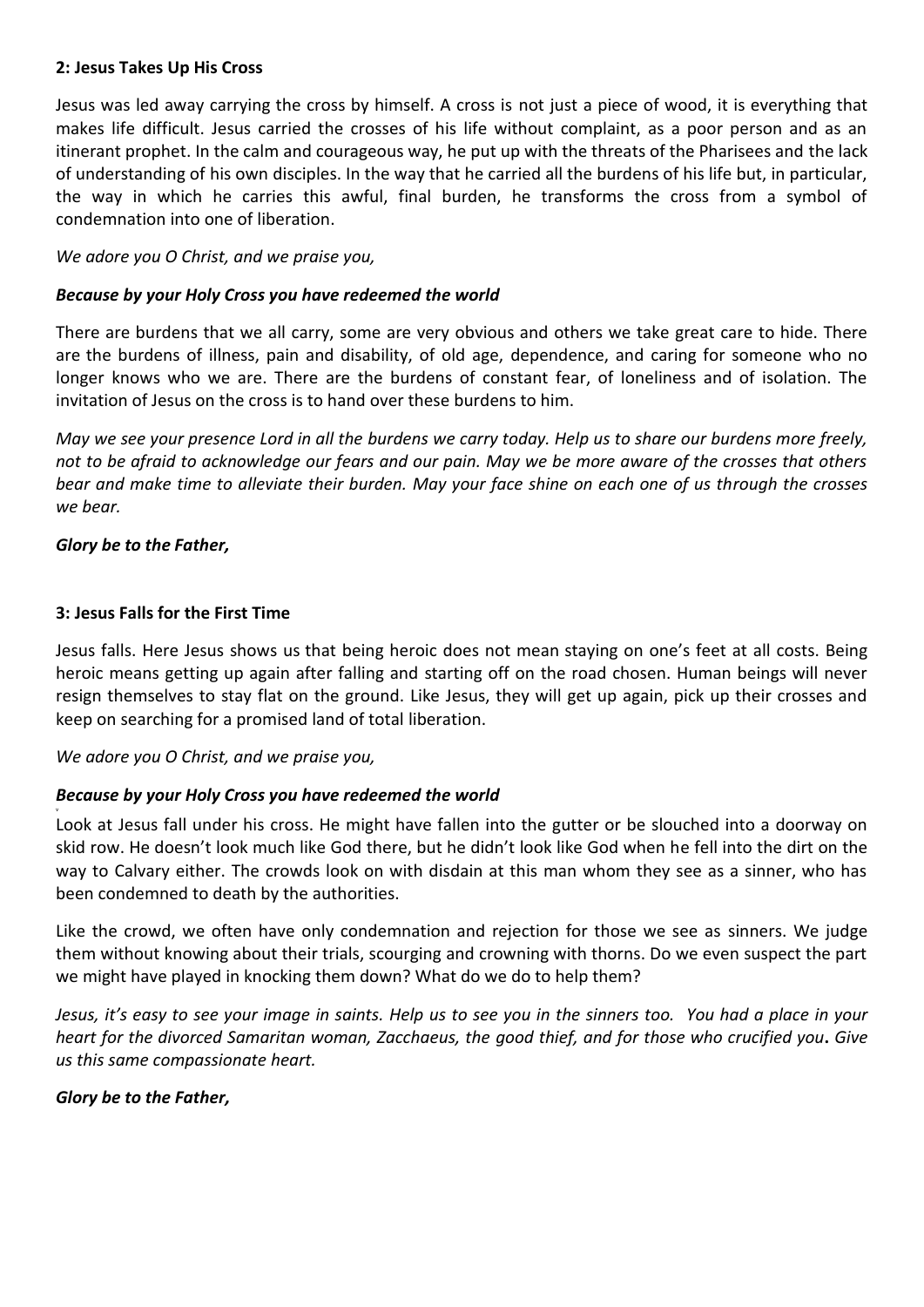## **4: Jesus Meets his Mother**

When Jesus and his mother meet they just look at each other – words cannot express how they feel. What he saw in his mother's eyes must have hurt him more than the raw pain of his wounds. This for Jesus is the most painful time of all. This is his bereavement.

*We adore you O Christ, and we praise you,* 

## *Because by your Holy Cross you have redeemed the world*

Jesus carries the heaviest burden of the loss of his family; the sundering of the earthly, loving relationship between mother and child. This was not of his making. The violence inflicted upon him etched into the very heart of his mother, as she watched the agony of her son. We see Mary's pain in the mothers and fathers who watch their children giving up their life to drugs, addictions and suicide, in the women and men who suffer violence and the ongoing threat of violence in their home from spouse or child. We see Mary's pain in the child coping with the breakdown of a parent's marriage, in the couple trying desperately to rebuild their relationship and family anew.

*Jesus, in the gaze that rested between you and your mother – in that moment of pain there was also a moment of deep and enduring love. Jesus, give us the courage to bring that love into the deepest recesses of our homes, to our children and to our spouses, to those places of fracture and disharmony in* **our circle of** *relationships.* 

*Hail Mary,*

## **5: Simon Helps Jesus**

Simon the Cyrene, a stranger in the city, did not know Jesus. But that did not matter. What matters here is that in this moment of need Simon was capable of lending his shoulders to one whose own had given out, of offering his strength to one who had nothing left, of taking on himself the cross, which Jesus could no longer carry.

*We adore you O Christ, and we praise you,* 

# *Because by your Holy Cross you have redeemed the world*

Look at Jesus who lies hidden and unknown beneath every person in need. Across our world we see human suffering in the faces of strangers, in the faces of those struggling for democracy, in the faces of those dealing with the loss of life and destruction of property. People we know of, but do not know, must live with the aftermath of the ravages and destructive forces of nature – coping with floods and drought, with the devastating effects of climate change…

*Lord, help us to grasp our opportunities to be a Simon in our world. In those times when we can help, let us have the generosity to do so. May we continue the spirit of Simon through our support of agencies such as CAFOD and all who work to alleviate suffering in our world. Lord, may we have the humility to accept all the Simons along our road who reach out to help us in our moments of need.*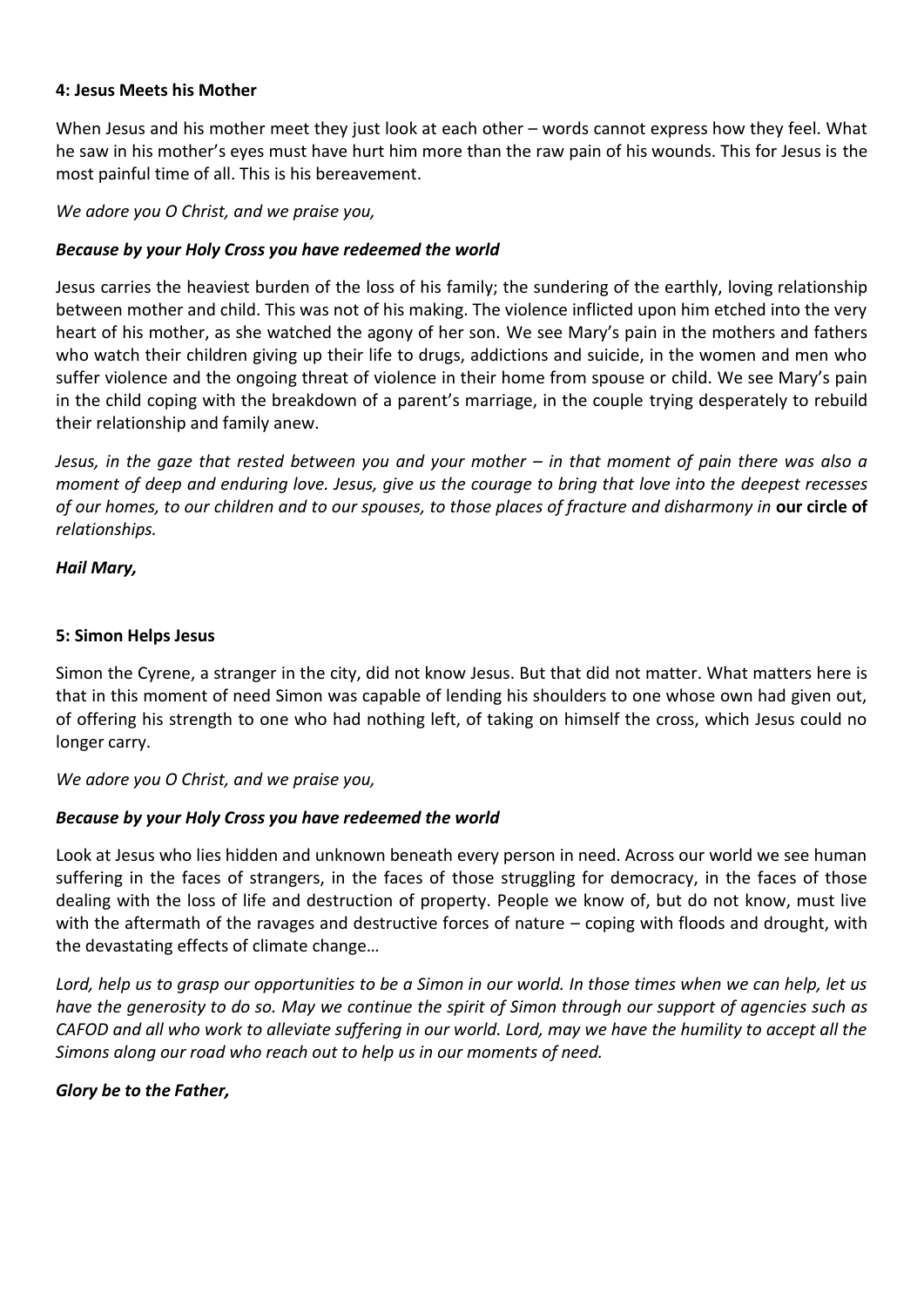## **6: Veronica Wipesthe Face of Jesus**

Veronica was so moved by the sight of Jesus suffering that she courageously moved out from the crowd to wipe the blood and sweat from his face with a towel. She was rewarded when the image of his face was transferred to the towel. It is a suffering face, disfigured with wounds. Yet this is the only image of himself that Jesus chose to leave with us.

*We adore you O Christ, and we praise you,* 

## *Because by your Holy Cross you have redeemed the world*

Today the visible face of Christ, the Church, stands before us still wounded and disfigured; disfigured by its own sins of abuse of children and power, and creased with the wounds of hurt and betrayal. Bearing these scars, the face of Christ calls us to look upon and heal the sin of our Church.

*Jesus, give your wounded Church the courage of Veronica so that we may wash the face of Christ clean from the disfigurements of our sin. Help us to bring healing to the scars that hide the beauty of your face to our world. Give us the faith to continue to build your Church as a visible sign of your love and compassion.*

## *Glory be to the Father,*

# **7: Jesus Falls for the Second Time**

Stretched to breaking point by his awful scourging, bowed under the weight of the cross, worn out by the abandonment of all his friends, Jesus stumbles again.

*We adore you O Christ, and we praise you,* 

## *Because by your Holy Cross you have redeemed the world*

All around us people are overburdened by the crosses they carry; they struggle and sometimes fall. There are those who have lost their jobs and feel that they have little hope of finding another, those who live with the prospect of unemployment, and those who struggle to keep others in work. There are those who suffer because of failures in our financial, health and political systems. Jesus is with each one of us however we fall and there he chooses to love and save us.

*Jesus, from deep within yourself, you found the courage and strength to get up once again and continue the journey. Give us your strength to keep going even when hope is dim.*

#### *Glory be to the Father,*

#### **8: Jesus Meets the Women of Jerusalem**

The women of Jerusalem wept when they saw how Jesus suffered. Jesus recognised their distress, he broke his silence for the first time, spoke to them and said, 'Daughters of Jerusalem do not weep for me. Weep for yourselves and for your children'.

*We adore you O Christ, and we praise you,* 

## *Because by your Holy Cross you have redeemed the world*

Look at Jesus and listen to his message for us today. Weep for the children who are abused. Weep for the women who are victimised. Weep for men and women who suffer from the tyranny of today's body image that controls their lives and prevents them from feeling lovable.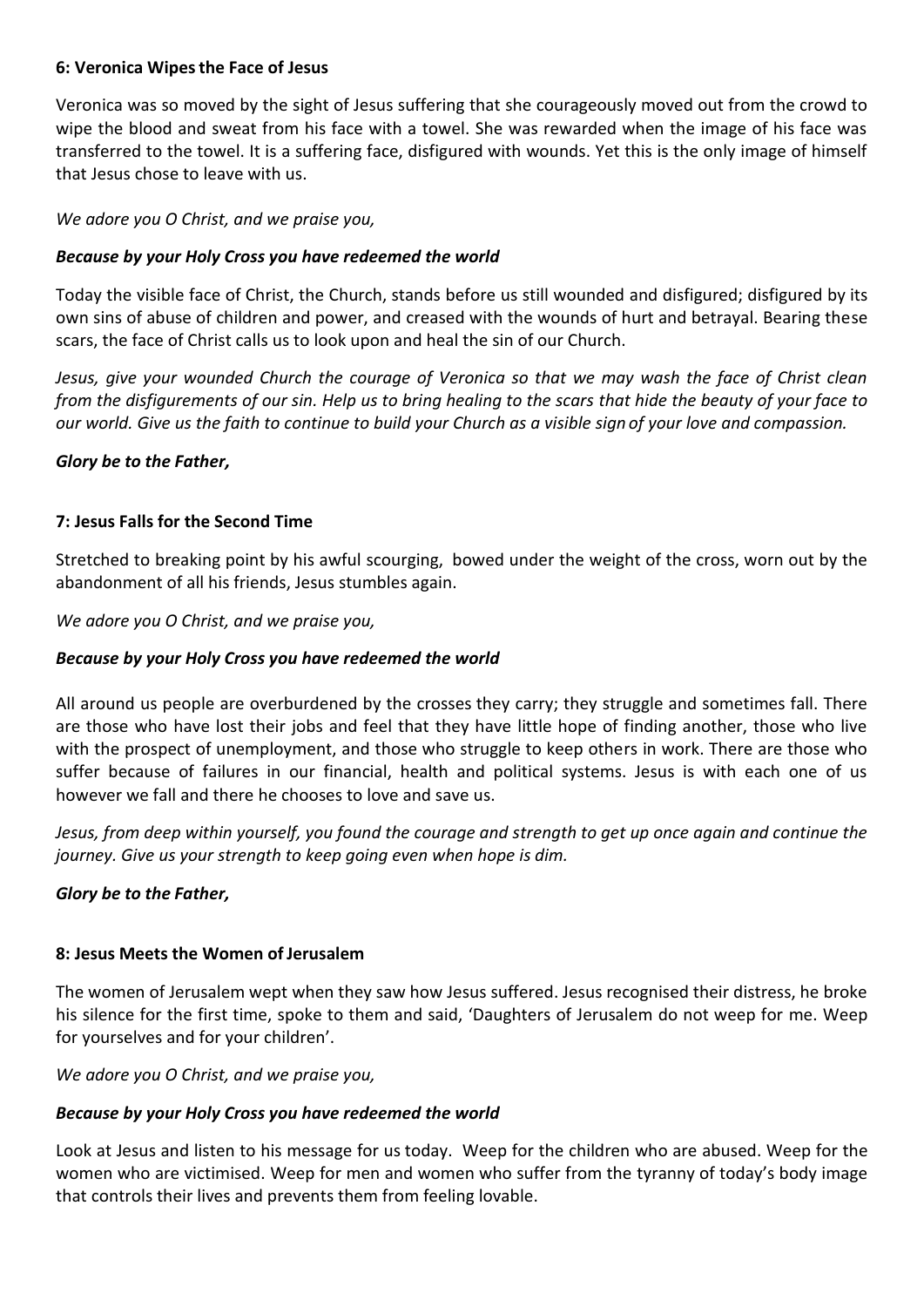Weep for the young who cannot find a job or a way in life. Weep for the old who are forgotten. Weep for people who starve in the shadow of abundance. Weep for people who are homeless, in exile or seeking refuge. Weep for them.

Lord, open our hearts to the suffering of all people in our world. Give us the generosity of spirit to help us *recognise their pain, the courage to challenge the systems that place intolerable burdens on them and the compassion to support them.*

# *Glory be to the Father,*

# **9: Jesus Falls for a Third Time**

Jesus falls for a third time, broken and exhausted physically and emotionally. Lying on the ground, Jesus must decide – does he get up once more or does he just stop and give up? We see him rise again, and with all his power he continues on his journey. Jesus shows us that we can go on, even if nobody else thinks that it is possible.

## *We adore you O Christ, and we praise you,*

# *Because by your Holy Cross you have redeemed the world*

Many in our world today feel that they are at that moment of final falling, that their burden is too much to carry. They cannot bear any more. Crushed by the weight of their cross they feel unable to get up, unable to go on. Some may look for relief in addiction. Some may look to escape through suicide. In Jesus we find our hope and our encouragement. The third fall of Jesus reminds us that even in our moment of complete helplessness, or our experiences of depression, in our own Calvary, we can stand up again. Jesus is with us and Jesus is our strength.

*Lord, we pray that when our strength fails, when our hope fades and when our spirit grows weary that we will put our unbounded trust in you. In turn may we bring your love, in a word or action of comfort to another, in their moment of meaningless, depression or despair.*

# *Glory be to the Father,*

# **10: Jesus is Stripped of His Clothing**

As the clothes were ripped from Jesus, he was stripped of his dignity in front of an irreverent mob. Jesus sacrifices everything. He holds nothing of himself back. Here, on the threshold of death, even more intensely than during his lifetime, he is a being-for-others. He surrenders everything in order to ransom all.

*We adore you O Christ, and we praise you,* 

# *Because by your Holy Cross you have redeemed the world*

Look at Jesus and the absolute indignity inflicted upon him by society. Jesus continues to be stripped of his dignity in those who have their good name taken from them and the intimate details of their lives exposed through the media. Society takes on the role of judge and jury as we curiously devour the details. Jesus is stripped again when men, women and children are portrayed as objects in a pornographic manner in magazines, DVDs, on television and the internet.

*Forgive us Lord for being an irreverent mob prying into people's lives. Forgive us for being consumers of gossip under the name of 'news'. Let us never expose anyone. May we respect the dignity of others and leave judgement to God. Let us see the good in those around us and so enable them to reach their full potential.*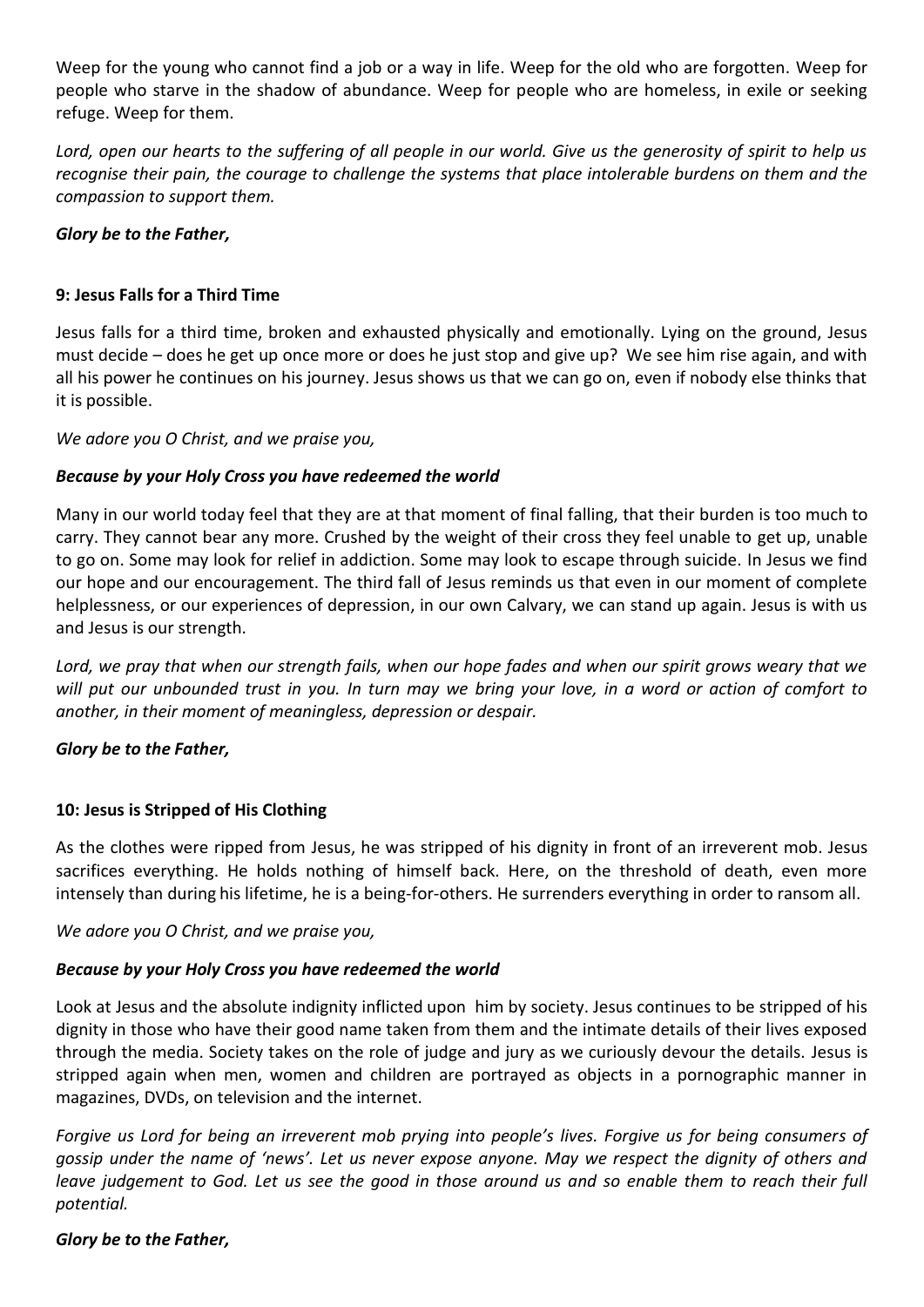#### **11: Jesus is Nailed to the Cross**

Huge iron nails are hammered through his wrists and through his ankles. Iron through human flesh, the flesh must yield, there is no defence. Jesus, nailed to the cross, cannot move. The hand that has wiped blindness from the eyes; the hand that opened the seal of deafness, the hand that touched a heart and cured a leper, the hand that blessed children and those with a disability; the carpenter's hand is joined to the wood again. As the cross is put in place, he hangs there between us and God, a blood stained victim for love.

*We adore you O Christ, and we praise you,* 

## *Because by your Holy Cross you have redeemed the world*

Jesus continues to be crucified in the ten children who die every minute of hunger in our world. He is crucified in all who are maimed, damaged and displaced because of war. He is crucified in all who are marginalised in our society because of their race, sexuality or gender. He is crucified in those who are abused physically, sexually or emotionally. He is crucified in those who are trafficked across the world. He is crucified in the exploitation of the earth and its resources.

*Jesus, we pray on behalf of those who cannot reach out to you at this moment. We pray for all victims of violence; those who suffer it and those who inflict it. We pray especially for children, for the elderly and those too vulnerable to defend themselves. May victims of cruelty and oppression know that you are always with them.*

## *Glory be to the Father,*

## **12: Jesus Dies on the Cross**

As the life of Jesus ebbs away his words are not of condemnation or of pity for himself, but of forgiveness; 'Father forgive them, for they know not what they do'. In the midst of his anguish and suffering Jesus calls upon his Father to forgive those who are putting him to death. This is the real challenge of the cross, forgiveness even of those who hurt us most.

*We adore you O Christ, and we praise you,* 

# *Because by your Holy Cross you have redeemed the world*

There is much to seek forgiveness for in our world today, hunger, poverty, violence, abuse, war, neglect, corruption, the list seems endless. Each one of us praying these stations could continue the list on our own behalf and indeed on behalf of those who have hurt us. As Jesus dies on Calvary, he challenges us to love our enemies, to let go of hurt, to ask for forgiveness and when we cannot find it in our hearts to forgive, to ask God to do it for us. Father, forgive them for they know not what they do.

Let us stand with those who watched and prayed in silence while Jesus breathed his last. As we cannot *measure love, so we cannot dilute this ultimate act of love and forgiveness with words. Let our love span the silence. Lord! Let our love and forgiveness speak your praise.*